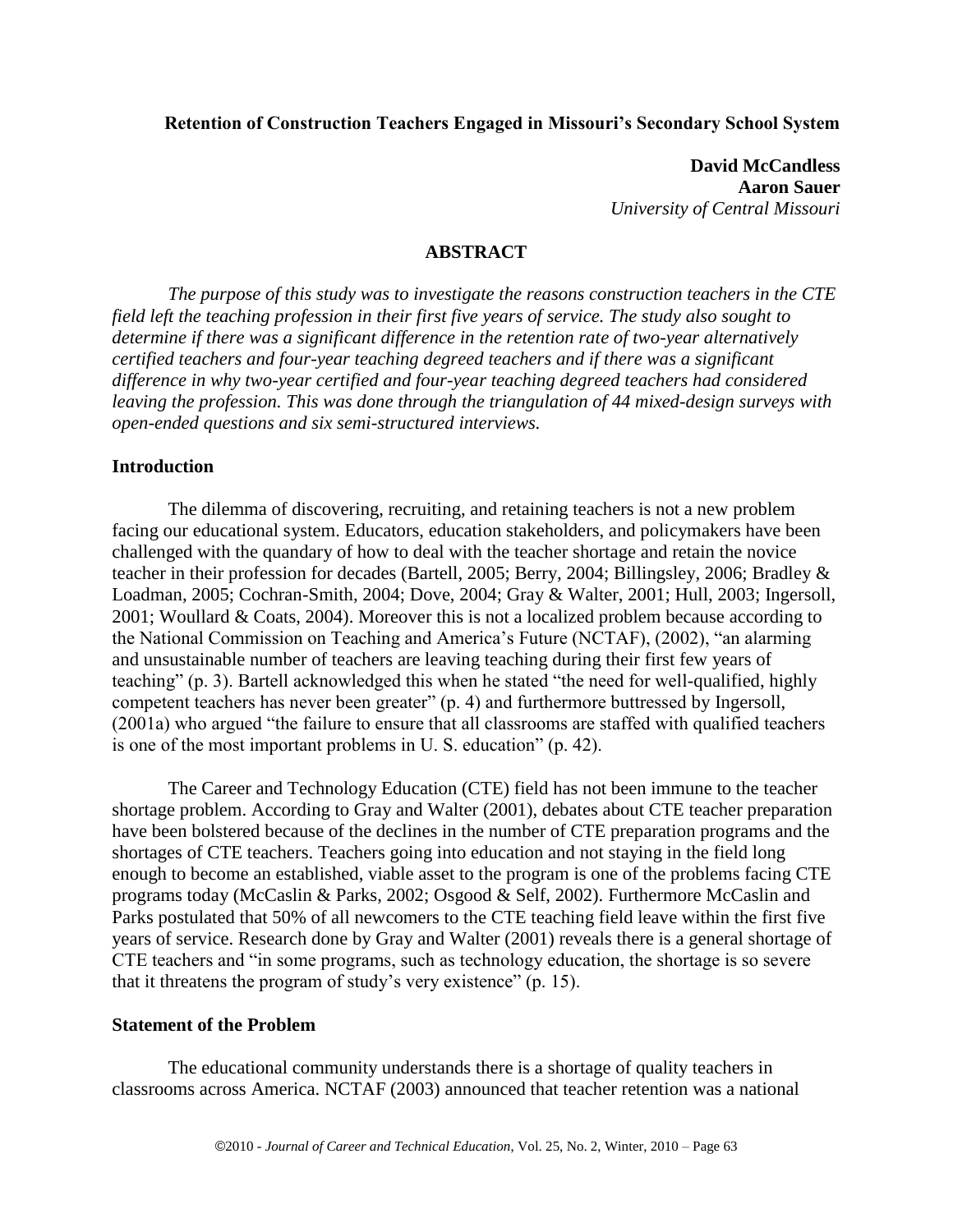crisis (p. 8). Although some research has been done on the recruitment and retirement of the teacher workforce, new research suggests this is the wrong diagnosis for the more significant problem of retention and attrition (Ingersoll, 2002a; Ingersoll & Smith, 2003; Merrow, 1999). Few studies have been done on the retention and attrition of CTE teachers, especially in the high labor demand area of the construction industry. This is enforced by McCaslin and Parks (2002) who argued "There needs to be more research done for career and technical teacher education"  $(p. 10)$  and buttressed by Cohen and Besharov (2002) who pointed out "More research needs to be done on how schools… retain good CTE faculty" (p. 40).

## **Purpose of the Study**

Therefore, using quantitative and qualitative data, the study examined the reasons construction teachers in the CTE field left the teaching profession in their first five years of service, or if they stayed, what were the dominant factors that caused them to consider leaving the profession. Also examined in this study was the effect mentoring had on the beginning construction CTE teacher.

## **Research Questions**

Specifically, the following research questions guided this study:

- 1. Are there differences in the retention rates of construction CTE teachers receiving their four-year teaching degree from a college or university and construction CTE teachers coming directly out of industry with a two-year alternative certificate?
- 2. Are there differences in the reasons four-year teacher certified construction CTE educators are leaving the profession or have considered leaving the profession and those having a two-year alternative certification are leaving the teaching profession or have considered leaving the profession?
- 3. What are the widespread and dominant reasons why construction CTE teachers are leaving the profession during their critical first five years?
- 4. What effect has mentoring had on the beginning construction CTE teacher?

### **Review of Related Literature**

This review of the literature was synthesized to demonstrate the low retention and high attrition rates facing the novice teacher in our nation today. With the recent studies that have been done linking quality teachers with a better school climate and improved student achievement (NCTAF, 2003; Wong, 2004), it is imperative good teachers are retained in our educational system. "Every year many school systems across the country struggle to fill vacancies left by teachers who move, quit, retire, or change jobs.…Just as the importance of teachers to student achievement has begun to be demonstrated through research, the number of teachers seem to be shrinking" (Hull, 2003, p. 1). Furthermore, Ingersoll (2002) calls teaching a revolving door occupation with relatively high flows in, through, and out of the school system.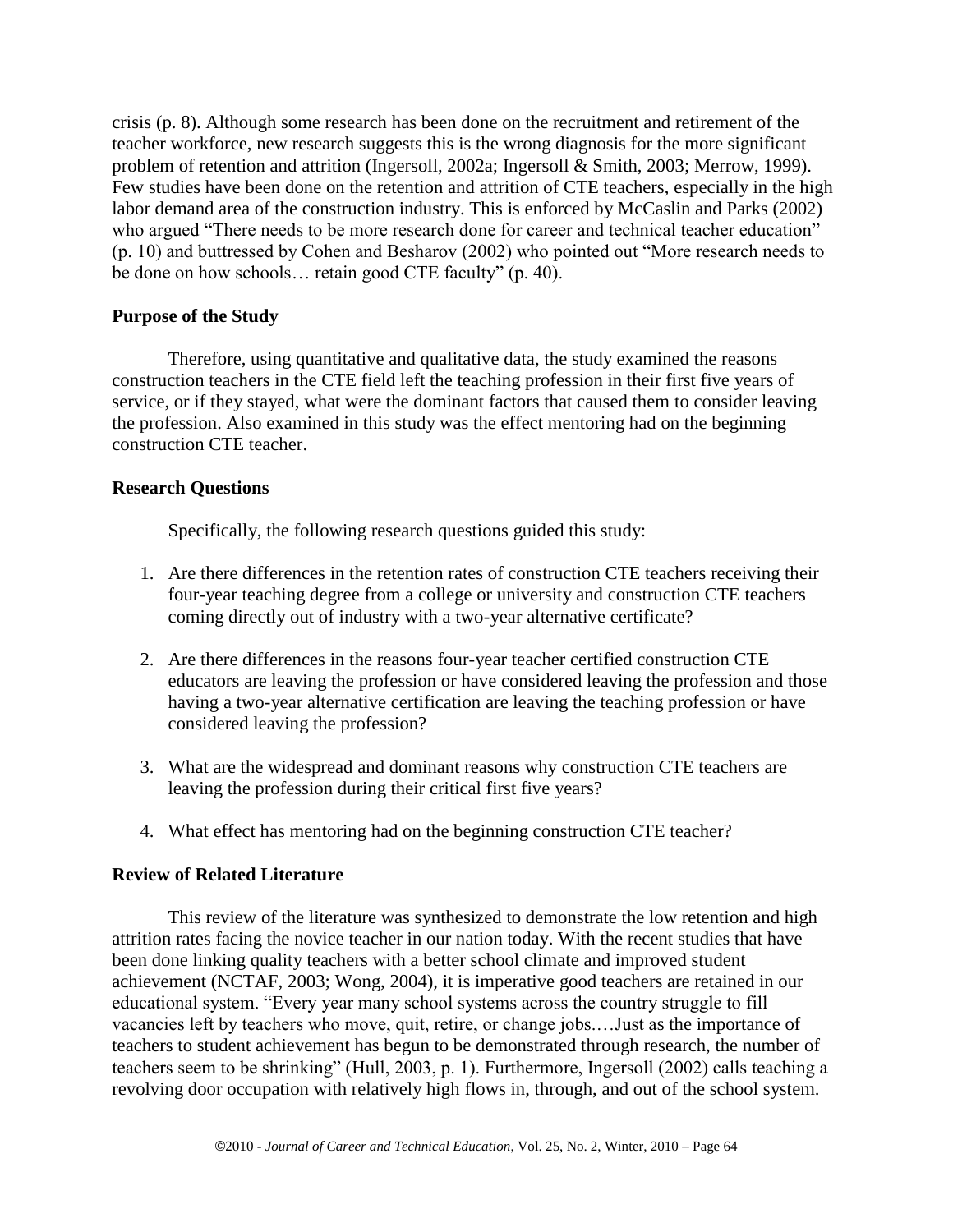Due to the "graying workforce" teacher retirement has been cited as being a major part of the shortage problem; but much more serious than retirement is the fact that the number of teachers leaving the profession for other reasons is almost three times larger than the number who are retiring (NCTAF, 2003) and student population increases, classroom policies, and attrition are also factors contributing to teacher shortages (Bradley & Loadman, 2005; Dove, 2004; Hull, 2003; Ingersoll, 2002a). As the educational community considers all of these issues, it is vital "to attract, support, and retain an equally large or larger influx of novice teachers to meet the growth of the school-age population" (Whisnant et al., p. 2).

Many researchers have placed retirement as one of the main reasons we are experiencing an attrition problem. However, "... it is not true that most teachers who leave teaching do so because of retirement..." (Cochran-Smith, 2004, p. 388) and "Contrary to conventional wisdom, retirement is not an especially prominent factor. It actually accounts for only a small part (12%) of total turnover" (Ingersoll, 2002a, p. 25). Therefore, retirement is among the least prominent reasons for teacher attrition (Ingersoll, 2001). "Researchers have consistently found that younger teachers have higher rates of departure…" (Ingersoll, 2002a, p.17) and the highest "attrition rates seen for teachers occurred in their first years of teaching" (Guarino et al., 2006, p.188). Some of the more prominent reasons the novice teacher leaves is due to personal reasons, the dissatisfaction of low salaries, lack of administration support, lack of student motivation and student discipline problems (Ingersoll; Wutke, 2004). In addition to the personal reasons and salary issues, Ingersoll & Smith,  $(2003)$  report that their "...data suggest that the roots of the teacher shortage largely reside in the working conditions within schools and districts (p. 32) and ―research suggests that teachers are more likely to leave teaching or indicate intent to leave in the absence of adequate support from administrators and colleagues" (Billingsley, 2004, p. 45). However, the fact remains, "Our inability to support high-quality teaching in many of our schools is driven not by too few teachers coming in, but by too many going out, that is, by a staggering teacher turnover and attrition rate" (NCTAF, 2002, p. 3).

Many states respond to these deficits by creating back-door routes into teaching or shortterm training programs that provide only a few weeks of preparation before entering a classroom (Darling-Hammond, 2000a). However, these alternative certification programs can exacerbate the problems of supply and demand because the attrition rate for those who enter through these "alternative" pathways can be as high as 60 percent (Darling-Hammond, Berry,  $&$  Thoreson, 2001). This is further supported by Berry, (2001) who stated these alternative entrants are less likely to remain in teaching and do not possess the knowledge and skills needed to reach all students. Whiting and Koltz (1999) argued that they are not against alternative programs, but these entrants need "appropriate preparation to ensure their success and not their demise"  $(p.8)$ . They went on to say the educational community should not continue to "put novices into shark" infested waters with the expectation that they will be able to navigate and survive, without harming either the students or themselves" (p. 7).

Many educational institutions have put induction programs in place to help these novice teachers attain the necessary knowledge and skills to be successful in the teaching profession. Successful induction programs have individualized teacher support such as mentoring, class observation, formative assessments, and new teacher institutes. They also include professional development activities such as collaborative networking, coursework, or conferences and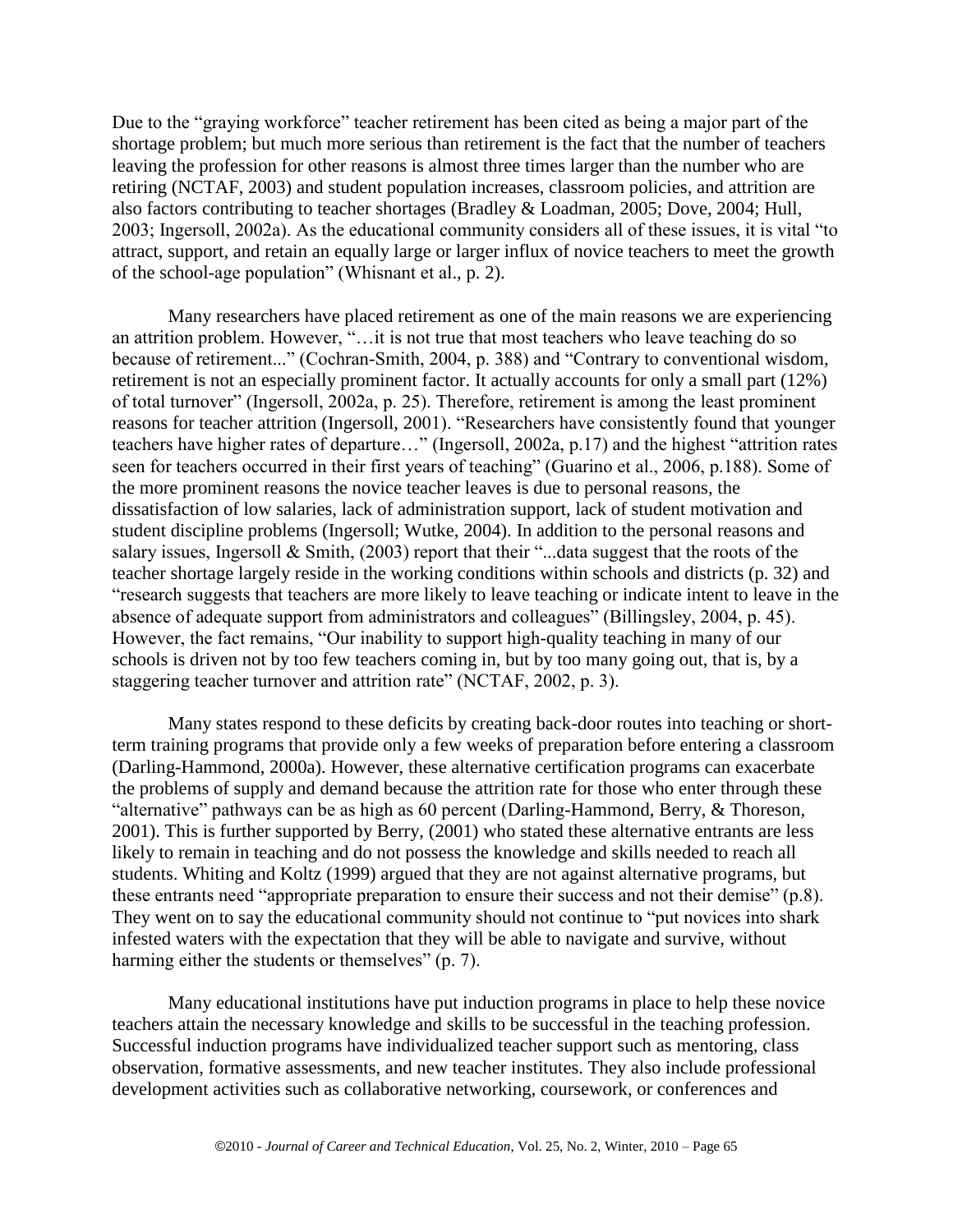employer sponsored programs such as workshops and specific training (Olebe, 2005). It is through these successful induction programs, "we have begun to value and appreciate the advantage of viewing teaching as a more collaborative endeavor, and learning from each other" (Bartell, 2005, p. 57).

# **Research Design and Procedure**

# **Population**

The population for this study included all construction CTE teachers in the Missouri public school system, both in the comprehensive High School and the Career and Technology Centers. Missouri institutions that had construction related teachers were identified from the Missouri Department of Elementary and Secondary Education (MODESE) Report of Trade and Industrial Teachers 2007-08. There were 22 current teachers identified in 22 comprehensive High Schools and 94 current teachers identified in 51 Career and Technology Centers in the 2007-08 school year. Each of these institutions were contacted for verification of contact information on existing construction CTE teachers and any construction CTE teachers who were teaching during the 2003-04 school year through the 2007-08 school year, but were not teaching at the beginning of the 2008-09 school year.

A study done by Heath-Camp and Camp (1990) reported that 15% of newly hired vocational education teachers leave after their first year and an astonishing 48% of trade and industrial arts teachers leave before their third year has ended. In addition, according to Inman and Marlow (2004), the teacher most likely to leave the profession is the male teaching in the high school setting who has been teaching for fewer than five years and they are communicating the professional prestige of the profession is not as good as they originally perceived it would be. Therefore, teachers who have been teaching for three or more consecutive years were considered stayers for the purpose of this study. There were 17 teachers that met the criteria for being an active teacher for less than three years. The teachers who taught and left before having three years of consecutive teaching experience were classified as leavers. The researcher identified five construction CTE teachers that would be considered leavers for the purpose of this study. The teachers who began teaching after the 2006 school year and were still teaching at the beginning of the 2008-09 school year were by definition neither stayers or leavers and therefore their data were not used for the purposes of this study. The researcher differentiated 12 existing construction CTE teachers that met these criteria.

In addition, as the researcher contacted all 74 of these teaching institutions, it should be noted that three of the schools had CTE teachers retire in the 2007-08 school year and did not find replacements for them in the 2008-09 school year and were no longer offering a construction CTE curriculum. Also, the administration from two school districts did not want their teachers being bothered with a research survey. Therefore, after removing the teachers that did not qualify, removing the teachers that had retired or were on extended medical leave, and removing the teachers that could not participate due to conflicts with their administration, it left a total of 92 potential stayer candidates and five leaver candidates for the purposes of this study. Out of the 92 stayer candidates, 18 were located in the comprehensive high school setting.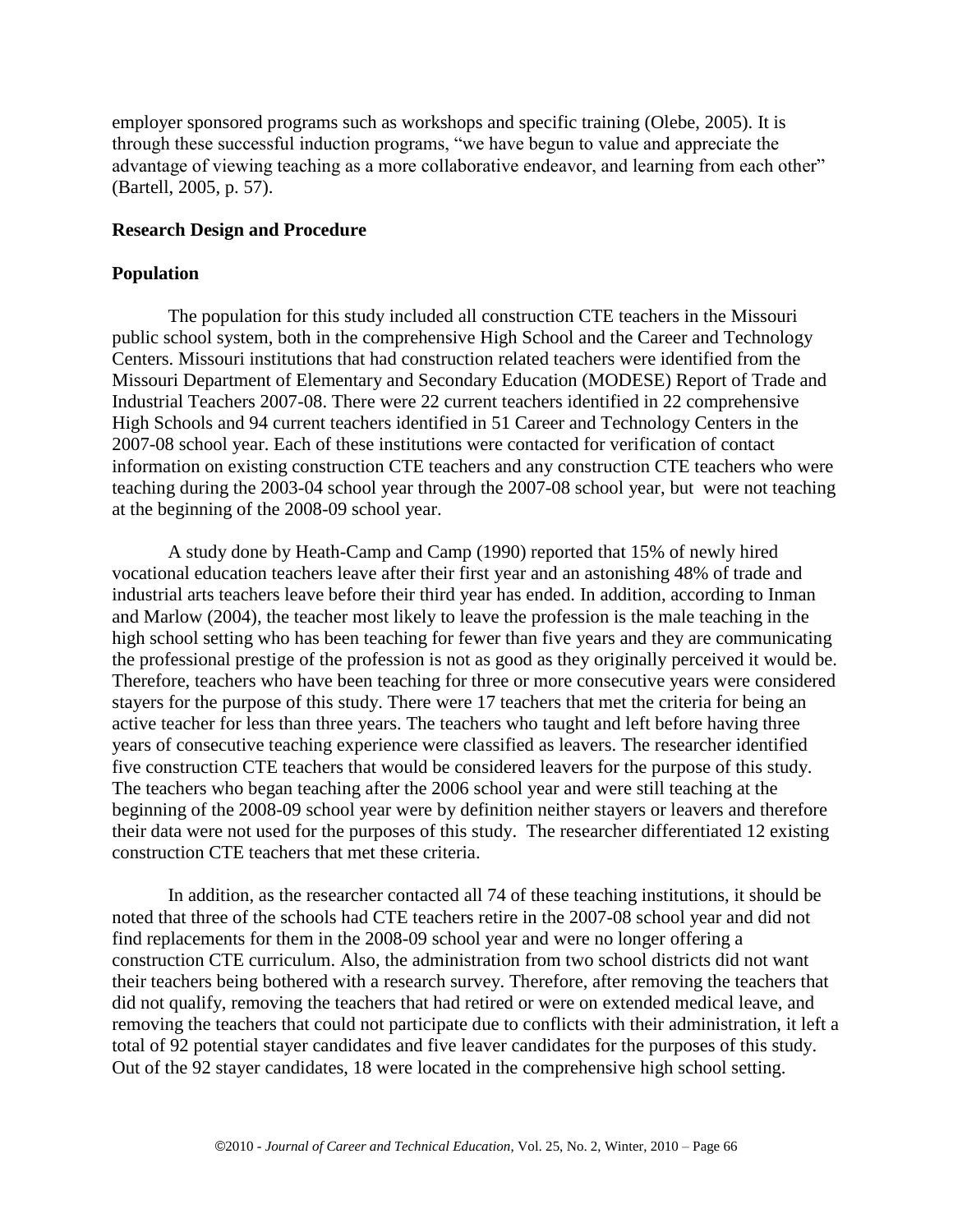#### **Instrumentation**

The sampling was two-phased, using a quantitative/qualitative mixed-method design survey for phase one of the study. These two research paradigms, quantitative and qualitative, are at opposite ends of the spectrum in their methodology. The quantitative methodology uses numbers and data in a deductive approach and relies on absolutes and what they consider absolute truth. As researchers, they are detached from the project and use standardized, uniform procedures and fixed designs. The qualitative methodology, however, uses narratives, descriptions, and observations in an inductive approach which are more subjective in design. The researcher is close to and sometimes immersed in the research and they use holistic, emergent and flexible designs (Patton, 1997).

In recent years, a new research method has emerged that recognizes the attributes of both of these paradigm designs and it is called mixed methods research or mixed-design. According to Johnson and Onwuegbuzie (2004), the goal of this mixed method "is not to replace either of these approaches but rather to draw from the strengths and minimize the weaknesses of both in single research studies and across studies"  $(p.15)$ . Mixed methods research attempts to "fit together the insights provided by qualitative and quantitative research into a workable solution" (Johnson & Onwuegbuzie, p.16). Qualitative research is known to produce thick, rich descriptive data and is usually applied to small, nonrandom samples (Merriam, 1998). Conversely, quantitative research bases statistical significance on large, representative, heterogeneous sampling methods using an appropriate number of participants to reduce biases in the data collected (Field, 2005; Heppner & Heppner, 2004; Merriam). A mixed-design takes advantage of both of these research methods and will be employed in this study.

The surveys were formulated electronically using Simple Form and Survey Builder v2.1. The literature review yielded information to help the researcher in the construction of the survey instrument. The researcher found 13 topics of interest (see Table 3), and the respondents were asked to rate the level of importance of these 13 themes on a five point Likert-type scale ranging from not at all important to extremely important. The respondents were then asked five openended qualitative questions on the leaver survey and six open-ended questions on the stayer survey to validate the quantitative theories that were discovered in the literature review while also providing the richer insight and additional information not discovered in the Likert-type scale quantitative survey (Johnson & Onwuegbuzie, 2004; Merriam, 1998). The surveys were pilot tested and the participants were asked to provide feedback on the clarity of the directions, clarity, format, and appropriateness of the questions, and length of the survey. After looking over the feedback, appropriate changes were made to the surveys before they were issued to the study population.

Phase two of the study involved a purposeful sampling of those participants who indicated they would be interested in participating in an interview. This purposeful sampling was based on the premise that to gain rich insights and have a full understanding of the data, a select sampling must be determined from which the most can be learned (Merriam, 1998; Seidman, 2006). The interview questions were based upon the quantitative and open-ended question findings of the survey, The researcher attempted to interview at least one teacher from each category that participated in the study.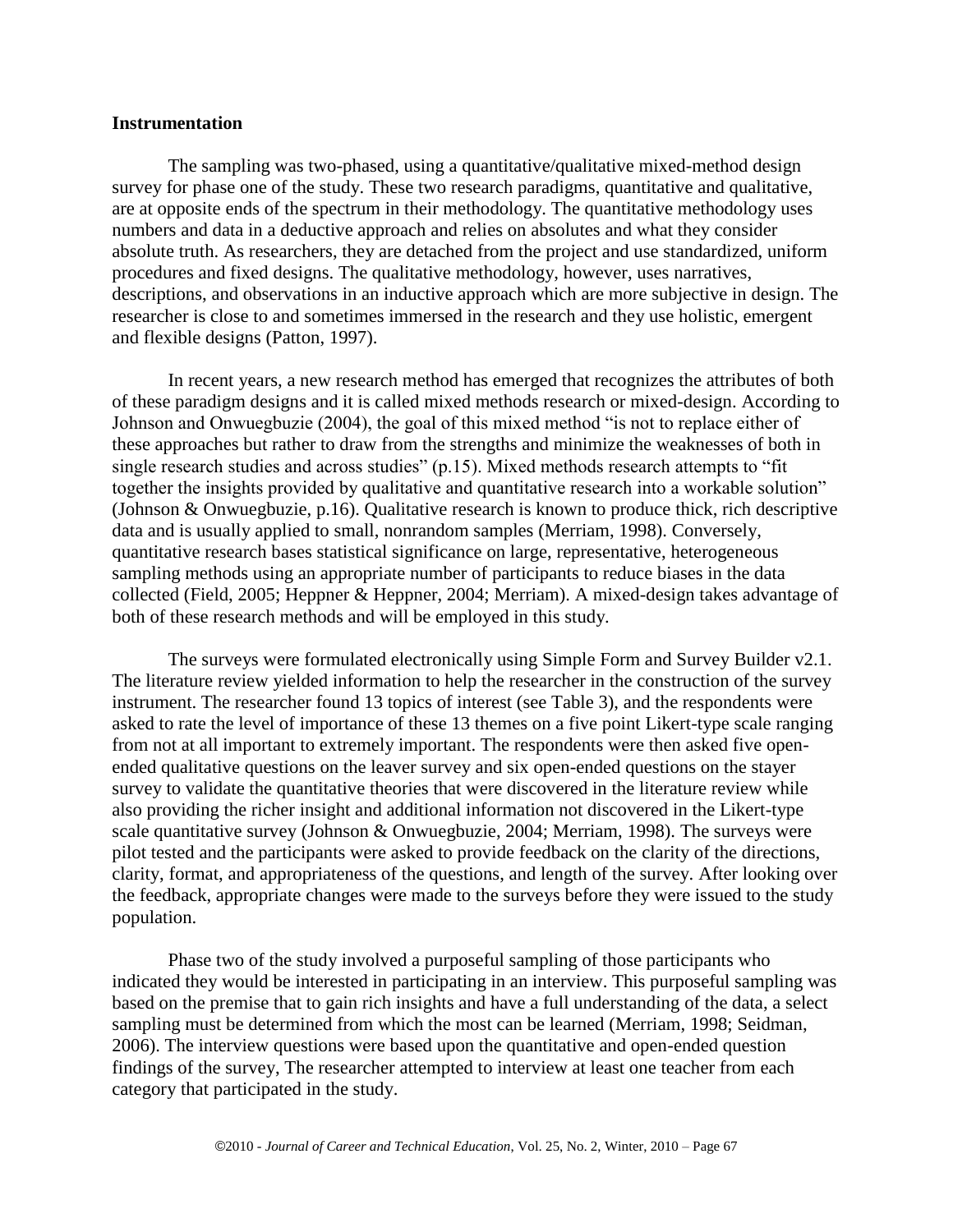## **Data Collection**

The researcher asked the participating schools to verify the most resent addresses, telephone numbers, and email addresses for the 92 qualifying stayer teachers. The researcher contacted each of the participants by telephone, explaining the research effort and that their participation was important and their responses would be confidential. All participants were asked for their current email addresses and were provided an informed consent form before completing the mixed-design survey instrument. The researcher sent a second email out two weeks after the first to those teachers who had not responded. Of the 92 stayer surveys that were sent out for participation in this study, 42 were returned, yielding a return rate of 45.7%.

The researcher could only find contact information on three of the five leaver teachers. All three leavers were contacted and two filled out the survey and were interviewed. The third leaver was contacted three times and each time agreed to fill out the survey, but never complied and when contacted four additional times to try and get information over the telephone, would not acknowledge or return the researcher's call.

## **Findings**

## **Demographics**

Table 1

| Demographic              | Characteristic | Frequency | Percentage |
|--------------------------|----------------|-----------|------------|
|                          |                |           |            |
| Gender                   | Male           | 44(6)     | 100.0%     |
|                          | Female         | $\theta$  | 0.0%       |
|                          | $20 - 30$      |           |            |
| Age                      |                | 1(1)      | 2.3%       |
|                          | 30-40          | 7(1)      | 15.9%      |
|                          | $40 - 50$      | 15(1)     | 34.1%      |
|                          | 50-55          | 10(1)     | 22.7%      |
|                          | $55+$          | 11(2)     | 25.0%      |
|                          |                |           |            |
| Years of Experience      | 1-2 years      | 2(2)      | 4.6%       |
|                          | 3-5 years      | 11(1)     | 25.0%      |
|                          | 6-10 years     | 8         | 18.2%      |
|                          | $11-15$ years  | 9(1)      | 20.4%      |
|                          | $16+ years$    | 14(2)     | 31.8%      |
|                          |                |           |            |
| Average Number of        | $10-15$        | 28(4)     | 63.6%      |
| <b>Students in Class</b> | $16 - 20$      | 16(2)     | 36.4%      |

*Demographic Information of All Construction CTE Teachers Responding to Survey*

*Note:* Numbers in parentheses indicate number of interview participants in that category.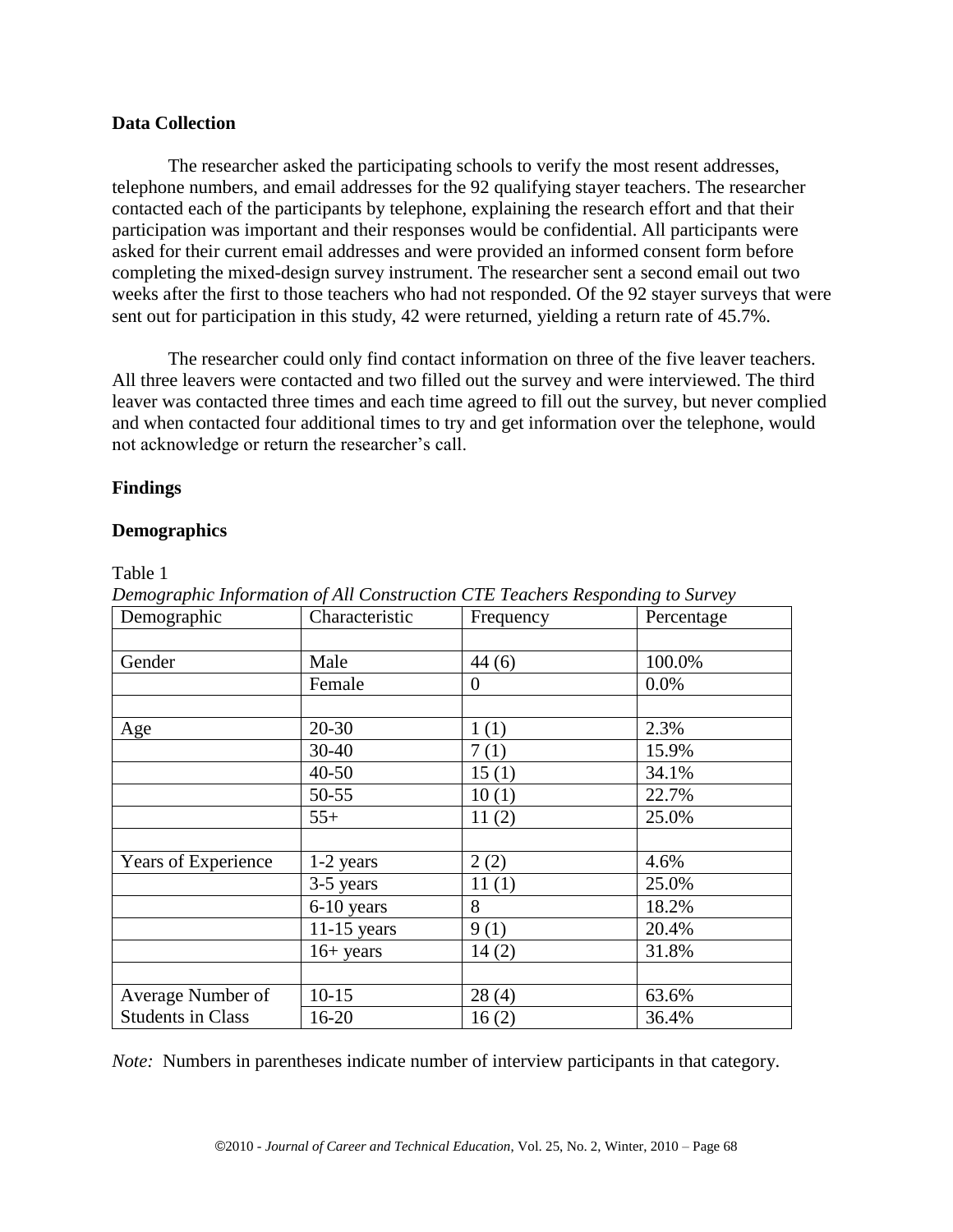The average age of the respondents is 48 with an average of 13 years of teaching experience. It should also be noted that 25% of the teachers answering the survey are at least 55 years old and several stated they would be retiring in the next three years.

| Demographic                   | Characteristic                     | Frequency | Percentage |
|-------------------------------|------------------------------------|-----------|------------|
|                               |                                    |           |            |
| <b>Teaching Location</b>      | Comprehensive High School          | 10(2)     | 22.7%      |
|                               | Career and Technology Center       | 34(4)     | 77.3%      |
|                               |                                    |           |            |
| <b>Teaching Certification</b> | 4-Year Teaching Degree             | 12(2)     | 27.3%      |
|                               | 4-Year BS and 2-Year Certification | 4(2)      | 9.1%       |
|                               | 2-Year Certificate                 | 28(2)     | 63.6%      |

Table 2

*Teaching Location and Certification Information of Teachers Responding to Survey*

*Note:* Numbers in parentheses indicate number of interview participants in that category. In addition to a four-year Bachelor of Science degree in Industrial Technology, two respondents had advanced degrees in education, one with a Master's in Industrial Education and one with an Ed. Specialist in Industrial Education. The four degreed teachers who were two-year certified had degrees in Construction Management, Elementary Education, Forestry, and Environmental Design.

# **Research Questions: Analysis and Findings**

# **Question 1: Are there differences in the retention rates of construction CTE teachers receiving their four-year teaching degree from a college or university and construction CTE teachers coming directly out of industry with a two-year alternative certificate?**

The means were computed and incorporated in the Mann-Whitney test using SPSS to evaluate the differences between the retention rates of construction CTE teachers with their fouryear teaching degree and construction CTE teachers with two-year alternative certification. According to Field (2005), the Mann-Whitney test is a non-parametric equivalent to the independent *t-*test and should be used when you want to test differences between two conditions and different participants have been used in each condition. The test showed two-year alternatively certified teachers differed significantly in the number of years they stayed in the teaching profession compared to four-year teaching degreed teachers. The four-year teaching degreed teacher had a better retention rate,  $U = 102.000$ ,  $p = .010$ ,  $r = .387$ .

Therefore, there was a significant difference in the retention rate of four-year teaching degreed teachers compared to their two-year alternative certified counterparts. The four-year degreed teachers had a higher retention rate. It should be noted that this is in agreement with the literature review. It should also be noted the two leavers who participated in the study were both alternatively certified and had attended the New Teacher Institute (NTI) which helps individuals receive preparation for teaching when coming directly out of the industry. However, one of the leavers who did attend NTI commented that was the only preparation for teaching he had, and he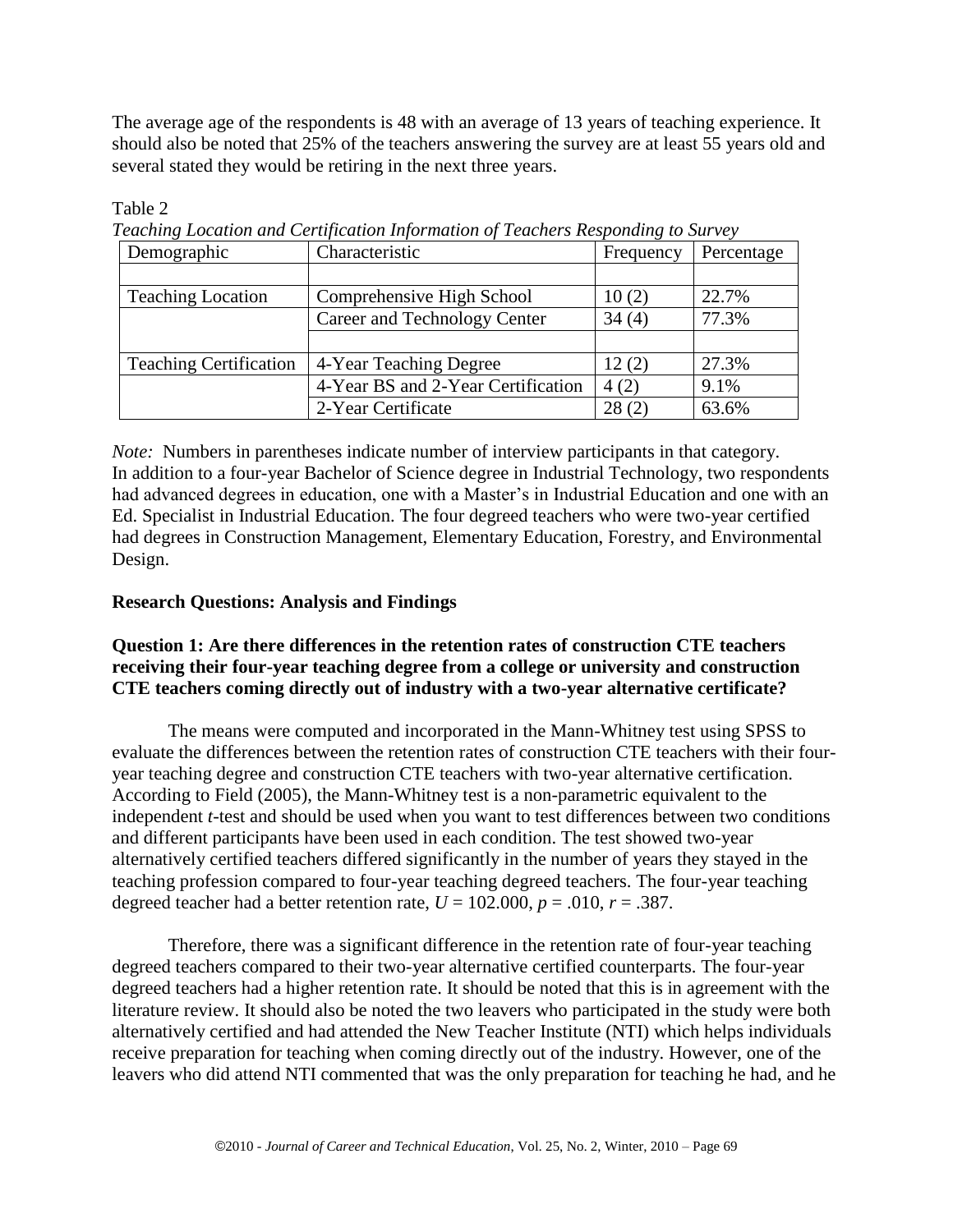did not enroll in any additional classes that are required to receive the two-year alternative teaching certificate.

Since over 70% of Missouri's construction CTE teachers are two-year alternatively certified, the NTI program and mentoring are having a positive effect on teacher retention. However, the data would suggest the alternatively certified teacher should be given as much training and support as possible their critical first years to help them through the transition between the workforce and the classroom.

# **Research Question 2: Are there differences in the reasons four-year teacher certified construction CTE educators are leaving the profession or have considered leaving the profession and those having a two-year alternative certification are leaving the teaching profession or have considered leaving the profession?**

Only two leavers responded to the survey and were willing to be interviewed, therefore, the leaving aspect of this question could not be evaluated quantitatively. Both of the leavers interviewed had their four year degree, but they were not secondary teaching degrees; they were both alternatively certified. However, the means for the differences in importance of reasons why teachers were considering leaving the teaching profession between two-year certified and fouryear teaching degreed teachers were assessed using a series of Mann-Whitney tests. Only one reason had a significant difference, "poor opportunities for professional advancement." The twoyear alternatively certified teachers ranked this as a consideration for leaving significantly higher than the four-year teacher,  $U = 104.50$ ,  $p = .019$ ,  $r = .363$ . The following table illustrates no other significant differences were noted.

| Reason                                    | Ζ        | Sig. (2-tailed) |
|-------------------------------------------|----------|-----------------|
|                                           |          |                 |
| Poor salary                               | $-.440$  | .660            |
| Inadequate support from administration    | $-1.341$ | .180            |
| Student discipline problems               | $-.897$  | .370            |
| Lack of influence over school policies    | $-.281$  | .779            |
| Lack of control over own classroom        | $-.371$  | .710            |
| Challenges caused by special needs        | $-.153$  | .878            |
| students                                  |          |                 |
| Not given enough time                     | $-.480$  | .631            |
| Poor student motivation to learn          | $-.266$  | .790            |
| Inadequate mentoring                      | $-786$   | .432            |
| Poor opportunities for advancement        | $-2.350$ | .019            |
| Class size too large                      | $-.881$  | .378            |
| Sometimes do not feel suited for teaching | $-.334$  | .739            |
| Preparation for teaching inadequate       | $-.145$  | .885            |

Table 3

|  |  | Reasons Teachers Have Considered Leaving the Teaching Profession |  |
|--|--|------------------------------------------------------------------|--|

*Note.*  $N = 42$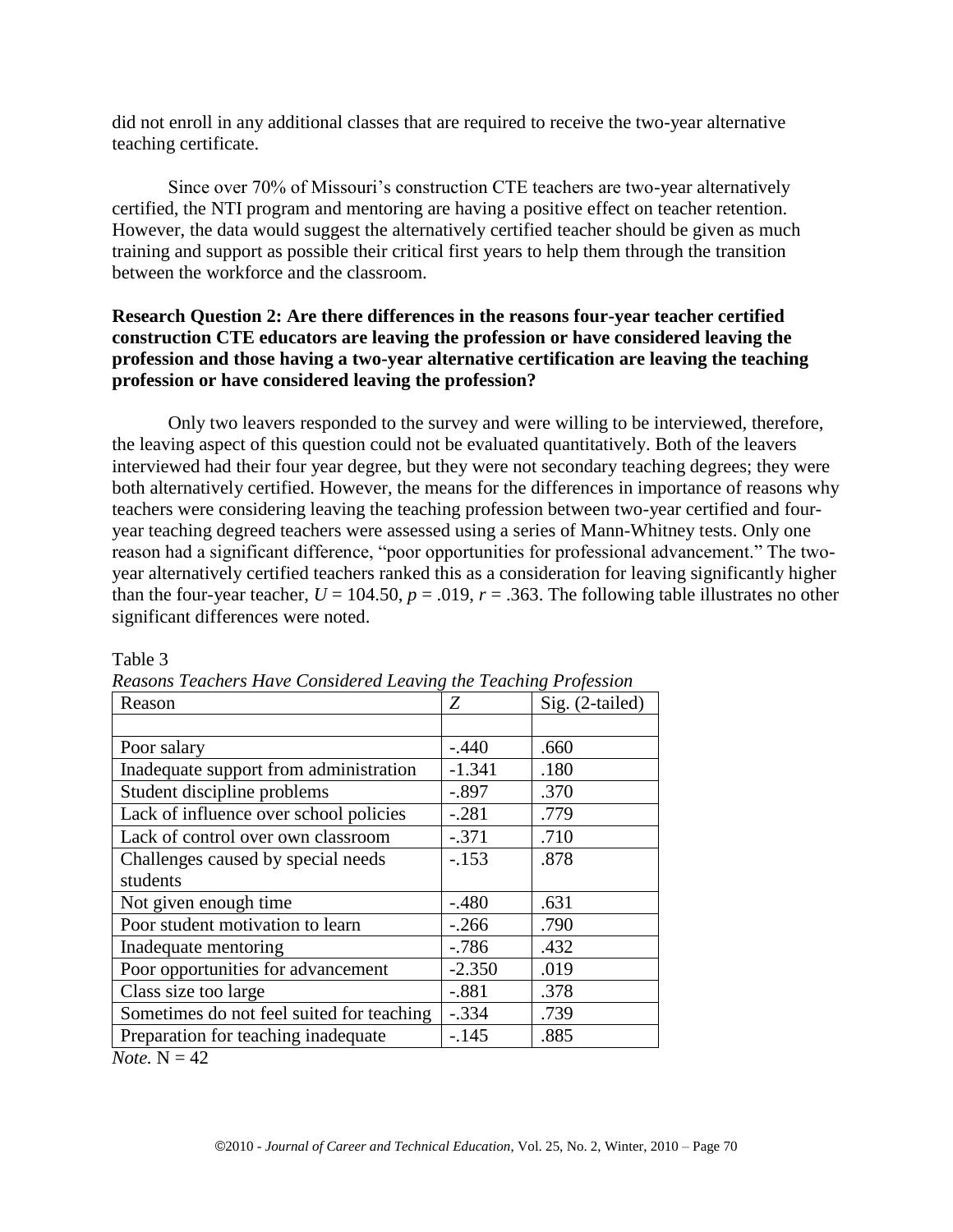Therefore, it can be concluded from the data the four-year teaching degreed teacher believes they are in a better position for advancement than their two-year alternatively certified counterparts.

## **Research Question 3: What are the widespread and dominant reasons why construction CTE teachers are leaving the profession during their critical first five years?**

One of the open-ended survey questions for the stayers addressed this issue. There were 42 stayer participants, and 29 of them gave responses to the open-ended questions. Of the 29 respondents, 21 or 72.4% stated they believed low pay and "salary that is not competitive with the industry setting" was the number one reason teachers were leaving the profession. However, the leavers surveyed stated that poor salary issues were "not at all important" when asked to indicate the level of importance salary had on their decision to leave the teaching profession.

The second reason current teachers thought CTE teachers were leaving the profession was due to student issues. Student discipline and attitude problems were cited by 55.2% of those responding to the open-ended questions. Five current teachers believed student discipline problems were a primary concern. One teacher stated that new teachers "do not realize the student discipline problem would be such an issue" and one remarked that the "frustration with the lack of discipline of students is a major concern." This is supported by the leavers because on the five point Likert scale, student discipline problems ranked the highest (4.5) for reasons why they had left the teaching profession. Another stayer comment was, "I spend more time teaching common courtesies and manners than sometimes I do subject material."

An additional student issue addressed was the challenges caused by special needs students. Three of the current teachers responded they believed dealing with behavior disorder (BD) students and students with individualized education plans (IEP) were major factors in teachers deciding to leave the profession. This ranked second on the leavers five point Likert scale with a 3.5 or falling between somewhat to very important as a reason for leaving the profession. One of the leavers interviewed stated:

If the counselors had to spend a week in my class, that would change everything. You know, I tried to tell them, if you would be afraid to leave this kid alone that you've assigned to my class with a power tool or a blow torch or a framing hammer for 5 minutes would you put them, you know, if you're afraid to leave them alone, don't put them in my class.

However, one of the stayer interviewees said:

I think they need to do a better job in placement. I don't think the IEP students are the problem because a lot of the IEP students are hands on type people. So they excel in these classes – more so than they do in a classroom setting.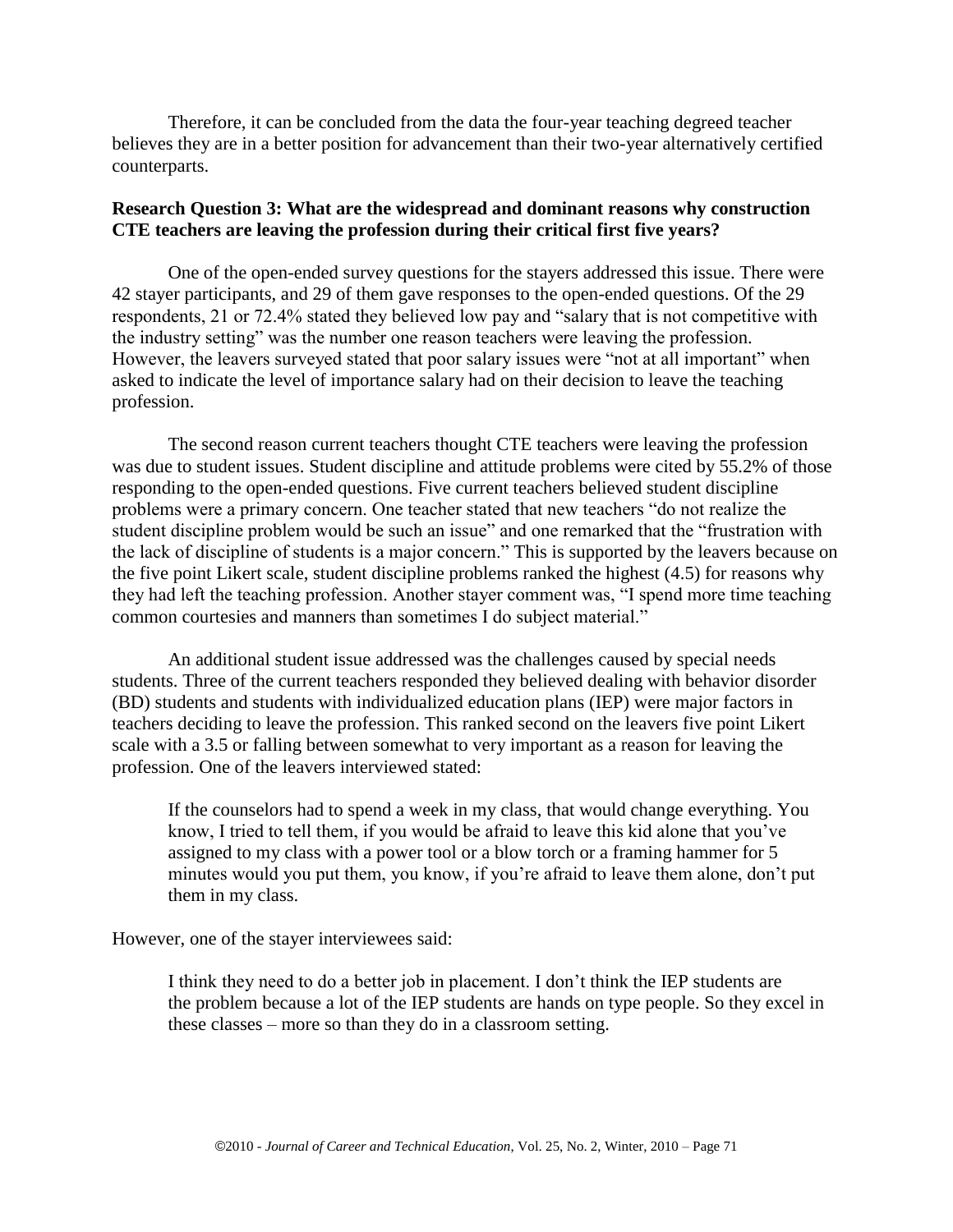A leaver interviewee agreed when he said, "I didn't mind a kid that was maybe not at the same level mentally as other kids. I had a kid like that and he was wonderful…it was just those kids that were, I don't know, behavioral kids."

The third student issue dealt with poor student motivation. Six current teachers believed this was a concern. One stayer said he believed teachers were leaving because they "had a hard time with students' lack of participation and effort" and another stated "the kids have a tendency to not have a good work ethic or care about how they do their work." Another current teacher believed the leavers were "not prepared to handle the poor student attitude and the poor student respect for the teacher". One teacher summarized it by stating "students are always looking for the easy way out and it's really easier to just go out and work for yourself." The leavers agreed with this because poor student motivation tied for second with a 3.5 on the five point Likert-type scale of reasons they decided to leave the teaching profession.

The last major dominant reason mentioned by the current teachers of reasons they believed teachers were leaving their profession were poor administrative support and too many extra duties not directly related to teaching. Nine current teachers mentioned poor administrative support as a reason why teachers were leaving the profession. One stated that "administrative" support is terrible in some situations" and another said there is "too much stress from the administration". In addition, eight stayer teachers mentioned the paperwork and "jumping through the hoops" as reasons they thought teachers were leaving the profession. This was supported by the leavers who only ranked one other category with a 3 or higher on the Likert scale. Lack of influence over school policies was somewhat important in their decision to leave the CTE teaching profession.

Therefore, current construction CTE teachers believed salary was the number one issue in teachers' decision to leave the profession. However, the leavers contributing to this study revealed that salary issues were not at all important in their decision to change positions. The stayer teachers also noted student discipline issues and poor support from administration as major concerns for the leavers. This was confirmed by the leavers who ranked student discipline problems as their highest concern with challenges caused by special needs students and poor student motivation, closely following. The only other issue indicated by the leavers as being somewhat important was the issue of lack of influence over school policies. The data suggest the beginning CTE teacher is aware of the salary issues associated with the teaching field, but is unprepared for the complexity of student discipline and motivational problems.

## **Research Question 4: What effect has mentoring had on the beginning construction CTE teacher?**

The data collected gave a wide divergence of responses. Many of the responding teachers were hired before the mentorship program was established. Of the 26 teachers who responded to the mentoring open-ended question, seven did not have an official mentor. Of the remaining 19 comments, 63% were positive and 37% were negative. Most of the positive comments were short and to the point. "It was excellent", "Very helpful and "It was very positive." One teacher wrote that his mentor "helped in many situations" and one stated "My mentor helped me stay calm when I was ready for a meltdown." The negative responses included comments such as "mentor"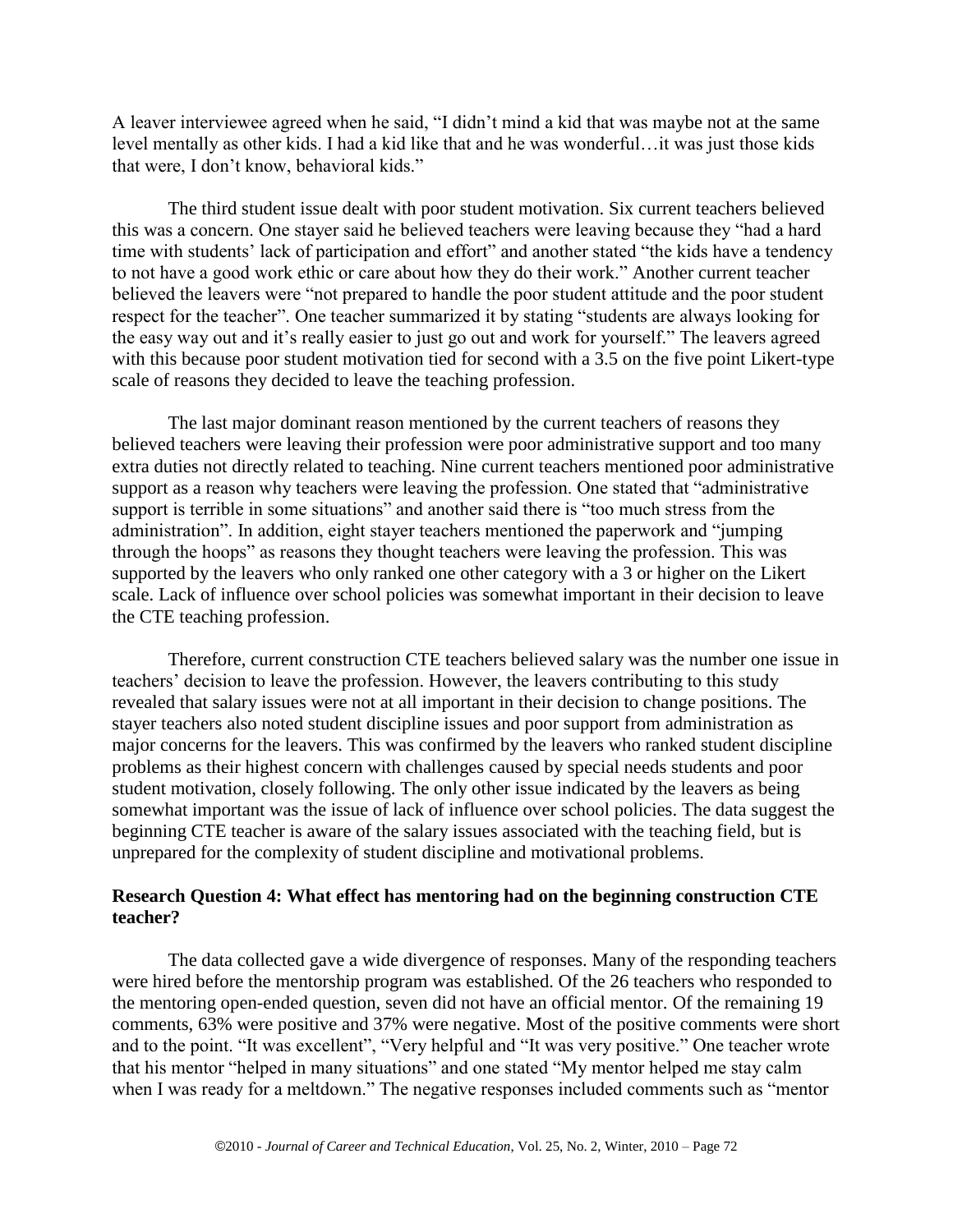did nothing", state mentor had little affect", and "not much." One teacher wrote: I only saw my mentor twice the first year when he stuck his head in the door and asked me how I was doing and then just continued to walk down the hall before I could even give an answer. I do not even remember his name.

One of the leavers stated, "The one they assigned me was – didn't work out. He was, I don't even know how far away he was, three or four hours away. Hard to get hold of him, I was busy, he was busy, you know..." Another leaver teacher commented that his official mentor was too far away to really be of any benefit, but that the agriculture teacher down the hall from him had been a tremendous help.

The data would suggest that if the mentoring teacher took the position seriously and believed they had a part in the beginning teacher's success, then the experience was beneficial and positive for the mentee. If, however, the mentoring teacher did not take the time to properly guide and collaborate with the new teacher, it was perceived as a negative experience for the novice teacher. The data would also suggest that having a mentor in the building is more advantageous than having a mentor in the exact same CTE field if they are demographically too far away to be of any real assistance to the beginning teacher.

#### **Recommendations and Implications for Practice**

The study's findings have direct implications for administrators, counselors, school boards, state departments of education, post-secondary institutions, and the construction industry. Since 72.7% of the teachers responding had their two-year alternative teaching certificate, it is safe to say, alternative certification is not going away in the near future. In fact, if it were not for these teachers, construction CTE as we know it would not exist. Therefore, state departments of education should continue to strive to give these individuals the very best training possible in the short time available to prepare them for their first year teaching experience. Since the review of literature and this study both indicate higher attrition rates for two-year certified teachers, it is imperative the educational system does everything it can to ensure the success of these individuals. This training can begin with classroom management, student discipline preparation, and grounding in the areas of handling IEP and BD students. These beginning teachers need to be prepared for students' lack of motivation and lack of respect. One teacher said he thought teachers were leaving because the "instructors were thrown to the wolves by administration." The school counselors can also play an important role in making sure the students enrolling in the CTE programs are interested in the area they are being placed and that the program is not used as a "dumping ground" for unwanted students. As noted earlier, the percentage of IEP students is not the major concern, many of these students prove to be exceptional in these programs; however, when an IEP or BD student is placed by the counselor simply because they do not know what else to do with them, it can become a detriment to the entire program. As one teacher pointed out, "[I am] frustrated over a single student occupying a majority of my time." Therefore, the counselors should be educated in the construction CTE program and what basic skills are necessary to make a successful student in that program so they can be placed accordingly.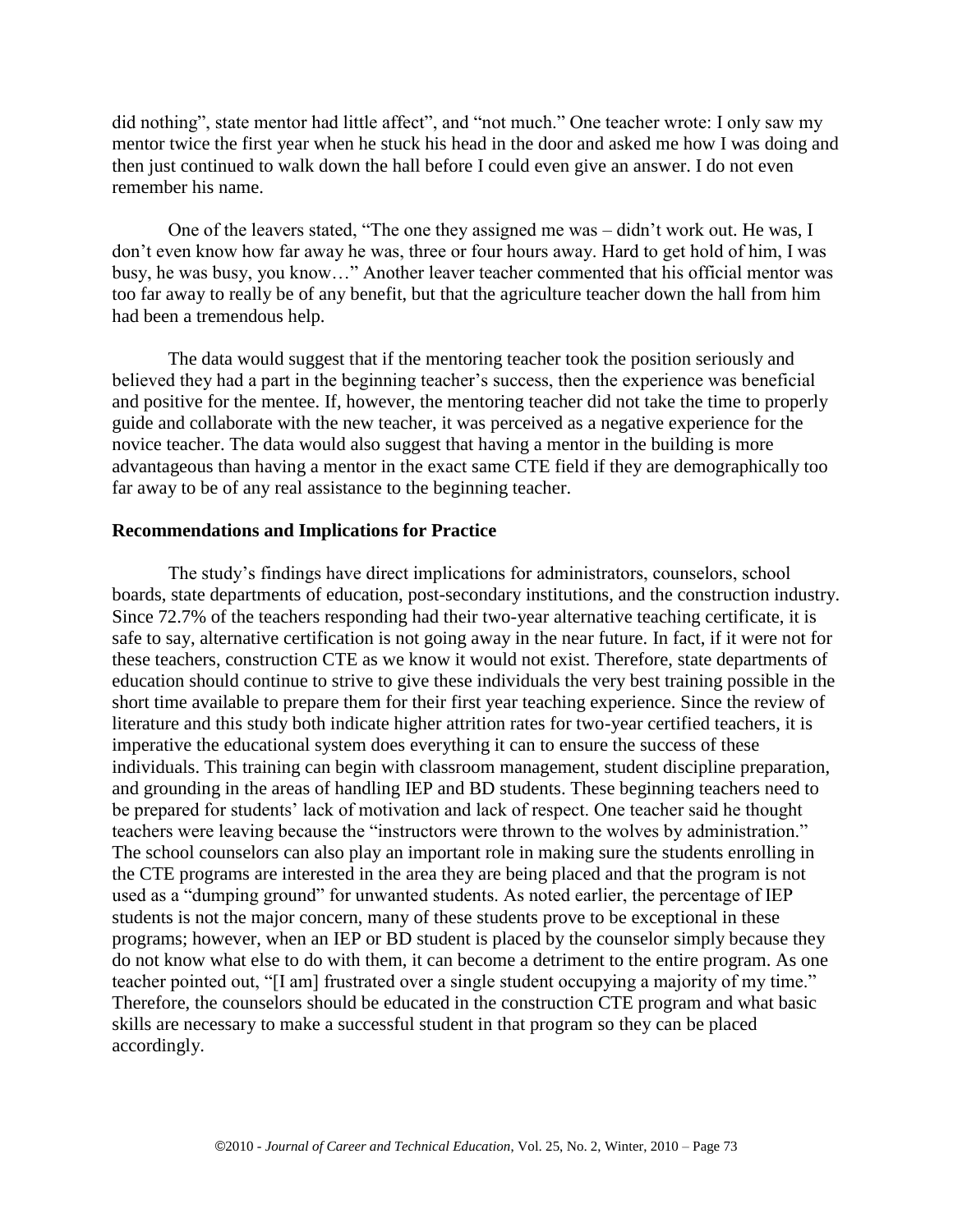In addition, because student discipline is such a major factor in the retention of construction CTE teachers, administrators need to take an active role in classroom and student discipline and support the teacher so the teacher does not feel like they are fighting the discipline battle alone. The educational community should also encourage CTE teachers who have a good understanding of CTE protocol to further their education and become administrators who have been in the CTE field and have empathy for the discipline issue. The Administrators can show tremendous support by taking the appropriate action with problem students and actively reinforce the concept that the teacher is not in this profession alone. One teacher commented "teaching is a lonely profession for some people" and this is reinforced by Erickson (2004) who stated teachers " often feel they are thrown into the classroom and are left alone"  $(p. 1)$ .

Administrators can also take an active role in communicating why school policies are necessary that are not directly related to teaching. Several stayer teachers commented they were tired of jumping through the hoops and one succinctly wrote "There are too many hoops to jump through without proper support." Another stayer commented "There's too much paperwork that means nothing and nobody looks at." Therefore, administrators need to do a better job conveying the importance and reasoning behind federal and state paperwork and competency requirements. The teachers need to have a better understanding of why the extra work needs to be completed and the usefulness it will serve. Teachers need to be able to openly communicate with their administrator and believe that their voice is heard. Earlier research revealed that teachers who perceive themselves having high levels of autonomy report lower levels of intent to leave the teaching profession (Dee, 2004) and teachers "...are happiest when they have some control over their work environment" (Vail, 2005, p. 7). Administrators, school boards, and the surrounding community and industry can also bolster the retention of construction CTE teachers by giving them positive reinforcement at every opportunity. Many of these teachers have left prominent, high paying jobs because they wanted to become teachers. The data suggest that many of these alternatively certified teachers are thinking about leaving because of the pay and there is no opportunity for advancement in their field. Inman and Marlow (2004) stated that the teacher most likely to leave the profession is the secondary male who has not been teaching very long and they communicate the professional prestige of the profession is not as good as they originally perceived it would be. Therefore, these teachers need to be encouraged at every opportunity and shown they are needed and supplying a valuable service to the student, the school, and the community.

Along with the additional encouragement of other teachers, the new teacher's mentor needs to give encouragement and support. This is very difficult to do if the mentor is not in the same building or school district. If at all possible, mentoring teachers should be physically accessible and the department of education needs to be diligent in hiring mentoring teachers who have a heartfelt commitment to share insights with the new teacher and see the beginning teacher succeed.

#### **REFERENCES**

Bartell, C. A. (2005). *Cultivating high-quality teaching through induction and mentoring.* Thousand Oaks: Corwin Press.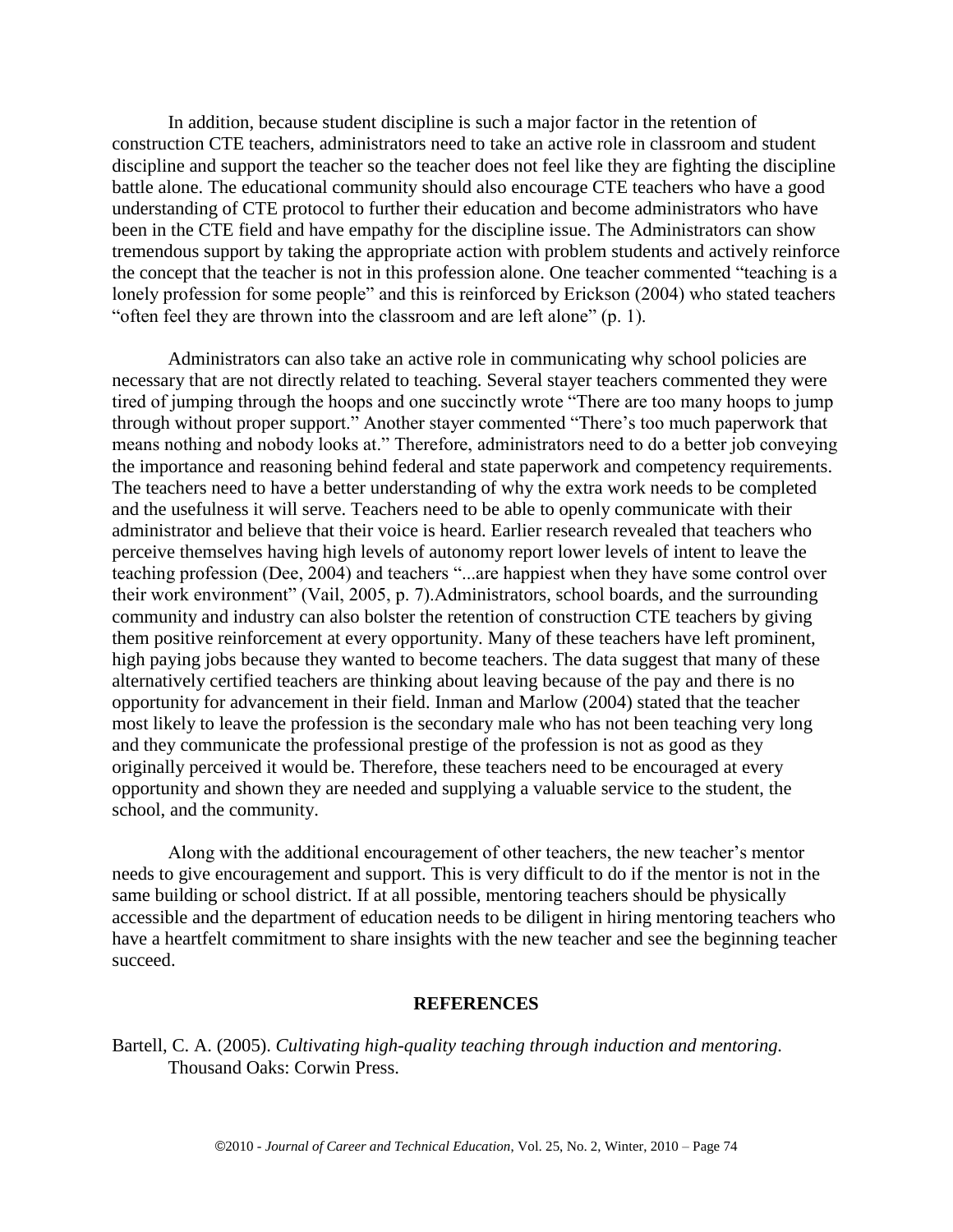- Berry, B. (2001). Dodging the "silver bullet" and doing what is right for students. *The State Education Standard,* National Association of State Boards of Education, Alexandria, VA. Retrieved May 8, 2008, from http://www.nasbe.org/standard/1 \_winter 2000/berry.pdf.
- Berry, B. (2004). Recruiting and retaining "highly qualified teachers" for hard-to-staff schools. *NASSP Bulletin 88*(638), 5-27.
- Billingsley, B. S. (2004). Special education teacher retention and attrition: A critical analysis. *The Journal of Special Education, 38*(1), 39-55.
- Bradley, K. D., & Loadman, W. E. (2005). Urban secondary educators' views of teacher recruitment and retention. *NASSP Bulletin, 89*(644), 2-28.
- Cochran-Smith, M. (2004). Stayers, leavers, lovers, and dreamers: Insights about teacher retention. *Journal of Teacher Education, 55*(5), 387-392.
- Cohen, M., & Besharov, D. J. (2002, April). *The role of career and technical education: Implications for the federal government.* Paper commissioned for Preparing America's future: The High School Symposium, Washington, DC.
- Darling-Hammond, L. (2000a). Solving the dilemmas of teacher supply, demand, and standards: How we can ensure a competent, caring, and qualified teacher for every child., NCTAF Publications. Retrieved December 31, 2007, from http://www.nctaf.org/documents/supply-demand-standards.
- Darling-Hammond, L., Berry, B., & Thoreson, A. (2001). Does Teacher Certification Matter? Evaluating the Evidence. *Educational Evaluation and Policy Analysis*, *23*(1): 57-77.
- Dee, J. R. (2004). Turnover intent in an urban community college: Strategies for faculty retention. *Community College Journal of Research and Practice, 28*(7), 593-607.
- Dove, M. K. (2004). Teacher attrition: A critical American and International education issue. *Delta Kappa Gamma Bulletin, 71*(1), 8-30.
- Field, A. (2005). *Discovering statistics using SPSS* (2<sup>nd</sup> ed.). Thousand Oaks, CA: Sage Publications.
- Gray, K., & Walter, R. (2001). Reforming career and technical education teacher licensure and preparation: A public policy synthesis. *National Dissemination Center for Career and Technical Education.* Retrieved May 8, 2008, from http:// *www.nccte.org/publications/infosynthesis/infopaper/infopaper01/infopaper01.pdf*.
- Guarino, C., Santibanez, L., & Daley, G. (2006). Teacher recruitment and retention: A review of the recent empirical literature. *Review of Educational Research, 76*(2), 173-208.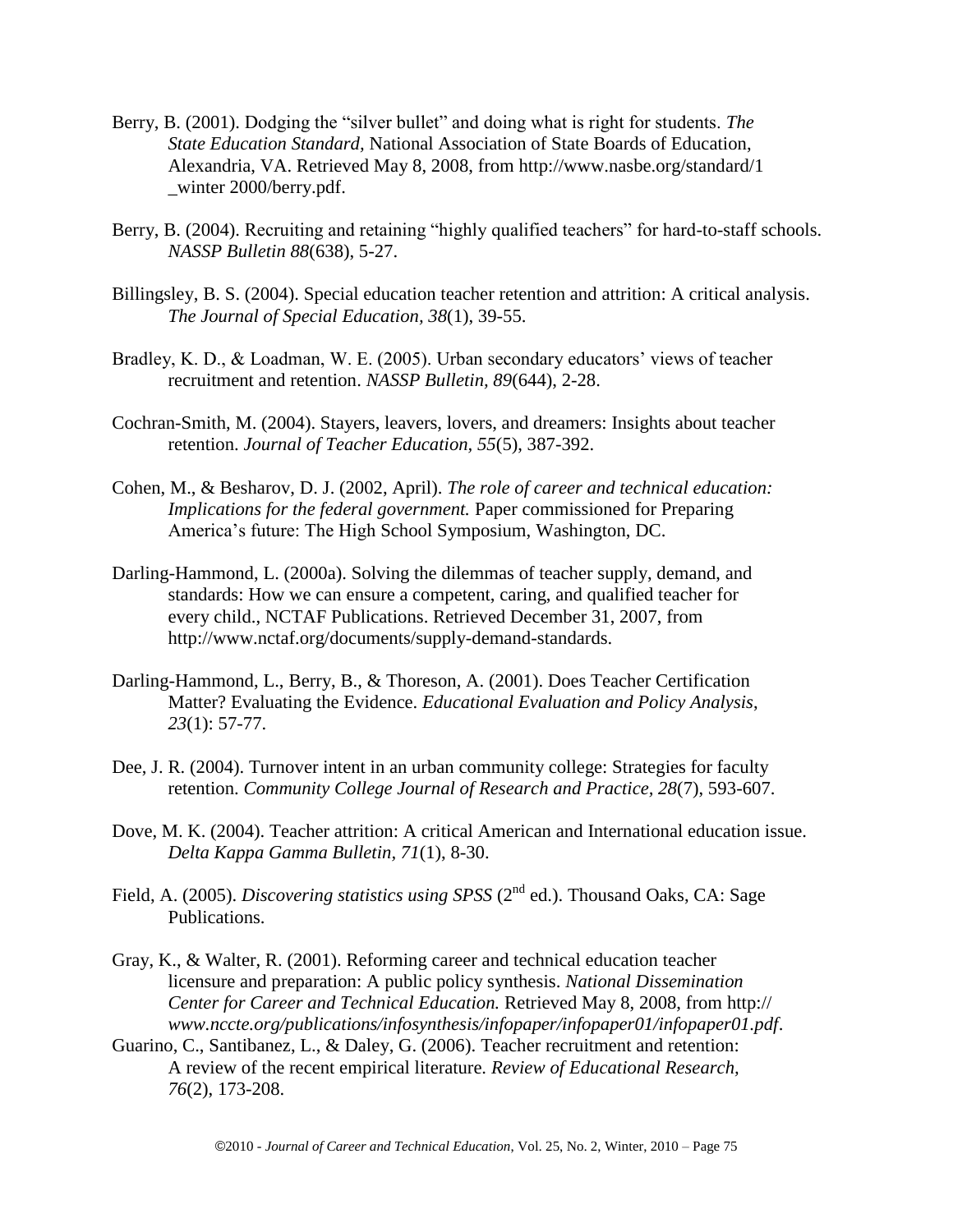- Heath-Camp B., & Camp, W. G. (1990). Induction experiences and needs of beginning vocational teachers without teacher education backgrounds. *Occupational Education Forum, 19*(1), 6-16.
- Heppner, P. P., & Heppner, M. J. (2004). *Writing and publishing your thesis, dissertation & research: A guide for students in the helping professions.* Belmont, CA: Thomson Brooks/Cole.
- Hull, J. W. (2003). Filling in the gaps: Solving teacher shortages. Teacher recruitment, licensure and retention in southern states. Retrieved December 31, 2007, from http//www.slcatlanta.org/Publications/Education/Teachershortage.
- Ingersoll, R. (2001). Teacher turnover and teaching shortages: An organizational analysis. *American Educational Research Journal, 38*(3), 499-534.
- Ingersoll, R. M. (2001a). The realities of out-of-field teaching. *Educational Leadership, 58*(8), 42-45.
- Ingersoll, R. M. (2002). "Holes in the teacher supply bucket". *School Administrator*. Retrieved May 9, 2008 from http://www.aasa.publications/sa/2002\_3/colIngersoll. htm.
- Ingersoll, R. M. (2002a). The teacher shortage: A case of the wrong diagnosis and wrong Prescription. *NASSP Bulletin 86,* 16-31.
- Ingersoll, R. M. (2003). Is there a shortage among mathematics and science teachers? *Science Educator, 12*(1), 1-9.
- Inman, D., & Marlow, L. (2004). Teacher retention: Why do beginning teachers remain in the profession. *Education 124*(4), 605-614.
- Johnson, R. B., & Onwuegbuzie, A. J. (2004). Mixed methods research: A research paradigm whose time has come. *Educational Researcher, 33*(7), 14-26.
- McCaslin, N. L., & Parks, D. (2002). *Teacher education in career and technical education: Background and policy implications for the new millennium.* Columbus, OH: National Dissemination Center for Career and Technical Education. (ERIC Document Reproduction Service No. ED462546)
- Merriam, S. B. (1998). *Qualitative research and case study applications in education.* San Francisco, CA: Josey-Bass.
- Merrow, J. (1999, October 6). The teacher shortage: Wrong diagnosis, phony cures. *Education Week,* 38, 64.